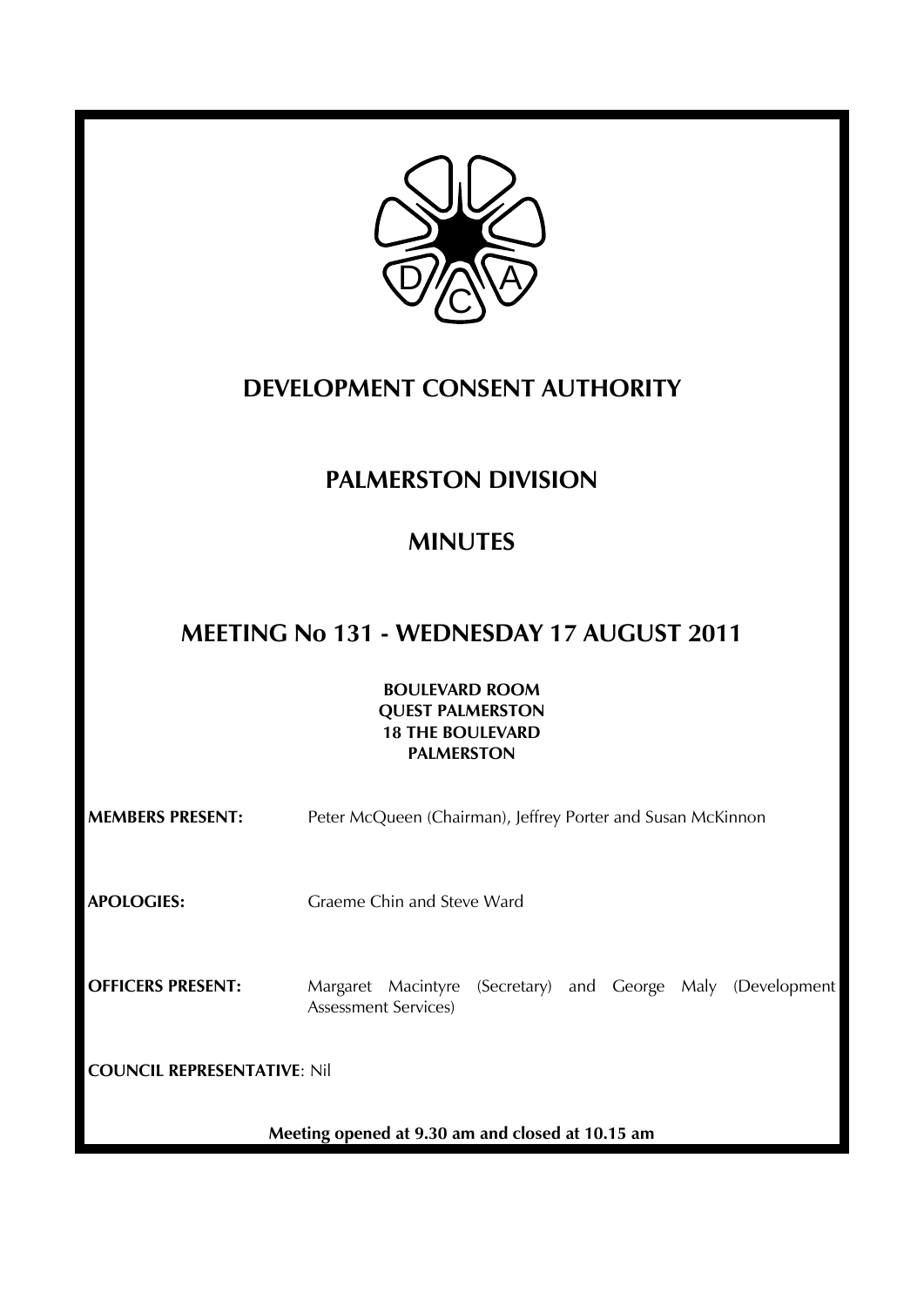**THE MINUTES RECORD OF THE EVIDENTIARY STAGE AND THE DELIBERATIVE STAGE ARE RECORDED SEPARATELY. THESE MINUTES RECORD THE DELIBERATIVE STAGE. THE TWO STAGES ARE GENERALLY HELD AT DIFFERENT TIMES DURING THE MEETING AND INVITEES ARE PRESENT FOR THE EVIDENTIARY STAGE ONLY.** 

#### **ITEM 1 SHED AND CARPORT ADDITIONS WITH REDUCED FRONT, SIDE AND PA2011/0407 REAR SETBACKS LOT 2212 (11) MARTIN COURT, TOWN OF PALMERSTON APPLICANT RAYMOND BRUCE SOMERVILLE**

Mr Raymond Somerville attended.

**RESOLVED** That, the Development Consent Authority vary the requirements of Clauses 6.11 **82/11** (Garages and Sheds) and 7.3 (Building Setbacks of Residential Buildings) of the Northern Territory Planning Scheme, and, pursuant to section 53(a) of the *Planning* Act, consent to the application to develop Lot 2212 (11) Martin Court, Driver, Town of Palmerston for the purpose of a shed and carport additions with reduced front, side and rear setbacks to an existing single dwelling, subject to the following conditions:

### **GENERAL CONDITIONS**

- 1. Works carried out under this permit shall be in accordance with drawings numbered 2011/0407/1 to 2011/0407/4, endorsed as forming part of this permit.
- 2. Any developments on or adjacent to any easements on site shall be carried out to the requirements of the relevant service authority, to the satisfaction of the consent authority.
- 3. Stormwater shall be collected and discharged into the drainage network to the technical standards of and at no cost to Palmerston City Council to the satisfaction of the consent authority.

#### **NOTES:**

- 1. This permit will expire if one of the following circumstances applies:
- (a) the use is not started within two years of the date of this permit; or
- (b) the development is not completed within four years of the date of this permit.

 The consent authority may extend the periods referred to if a request is made in writing before the permit expires.

2. The Power and Water Corporation advises that the Water and Sewer Services Development Section (landdevelopmentnorth@powerwater.com.au) and Power Network Engineering Section (powerconnections@powerwater.com.au) should be contacted via email a minimum of 1 month prior to construction works commencing to determine the Corporation's servicing requirements, and the need for upgrading of on-site and/or surrounding infrastructure.

### **Page 2 of 4**

| These minutes record persons in attendance at the meeting and the resolutions of the  |
|---------------------------------------------------------------------------------------|
| Development Consent Authority on applications before it.                              |
| Reliance on these minutes should be limited to exclude uses of an evidentiary nature. |
|                                                                                       |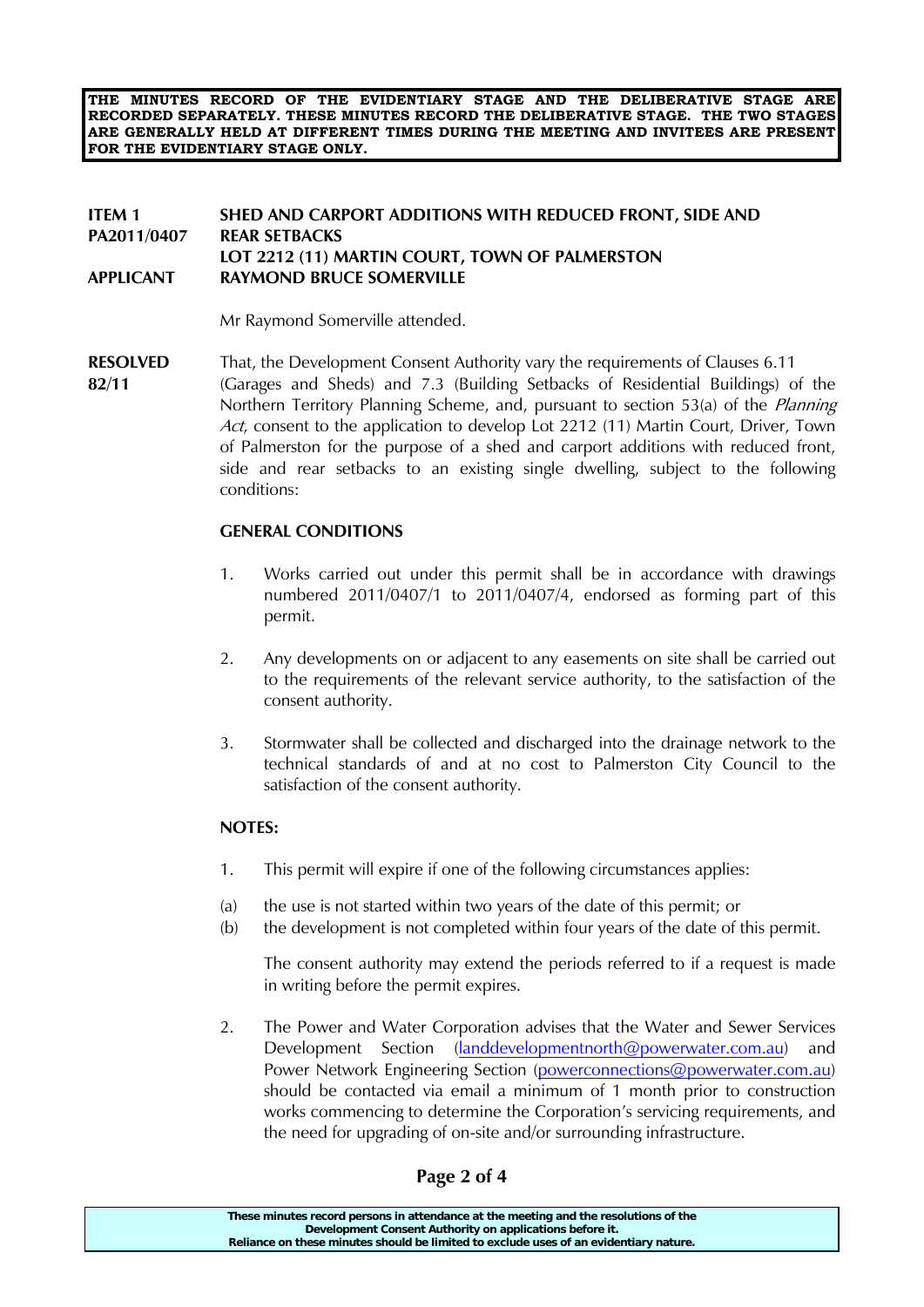3. This development permit does not grant "building approval" for the proposed structure. The Building Code of Australia requires that certain structures within 900mm of a boundary meets minimum fire resistance level requirements and you are advised to contact a registered private Building Certifier to ensure that you have attained all necessary approvals before commencing demolition or construction works.

### **REASONS FOR THE DECISION**

1. Pursuant to Section 51(a) of the *Planning Act*, the consent authority must take into consideration the planning scheme that applies to the land to which the application relates.

 A variation to clause 6.11 (Garages and Sheds) of the NT Planning Scheme for a reduced side and rear setback of 0.0m where 1.5m is required by the Scheme, is granted as:

- The shed is located at the rear of the site and thus no impact on the amenity of the streetscape is anticipated;
- The shed is similar to other types of sheds with reduced rear setbacks in the locality;
- Palmerston Country Golf Club supports the application as the proposed width of the shed facing their boundary is relatively small;
- The applicant has addressed the owners of Lot 2211 (11) Martin Court concerns through amended plans showing that the length of the wall will match the length of their spa area; and
- The applicant has agree for the owners of Lot 2211 (11) Martin Court to make improvements to their side of the wall to achieve an appropriate aesthetic backdrop to the spa area.

 A variation to clause 7.3 (Building Setbacks of Residential Buildings) of the NT Planning Scheme for a reduced front setback of 1.77m where 3.6m for the eave overhang is required by the Scheme, is also granted as:

- The carport will be compatible with the streetscape and surrounding developments including residential buildings on the same site as variations to front setbacks have already occurred in this locality;
- no adverse effects of building massing is anticipated as the section of the eave that encroaches into the setback has a maximum width of 2.5m and narrows to a point which is located 1.77m from the front setback thereby addressing any concerns with building massing; and
- the open sided nature of the carport will encourage breeze penetration through and between buildings.
- 2. Pursuant to Section 51(j) of the *Planning Act*, the consent authority must take into consideration the capability of the land to which the proposed development relates to support the proposed development and the effect of the development on the land and on other land, the physical characteristics of which may be affected by the development.

**These minutes record persons in attendance at the meeting and the resolutions of the Development Consent Authority on applications before it. Reliance on these minutes should be limited to exclude uses of an evidentiary nature.**